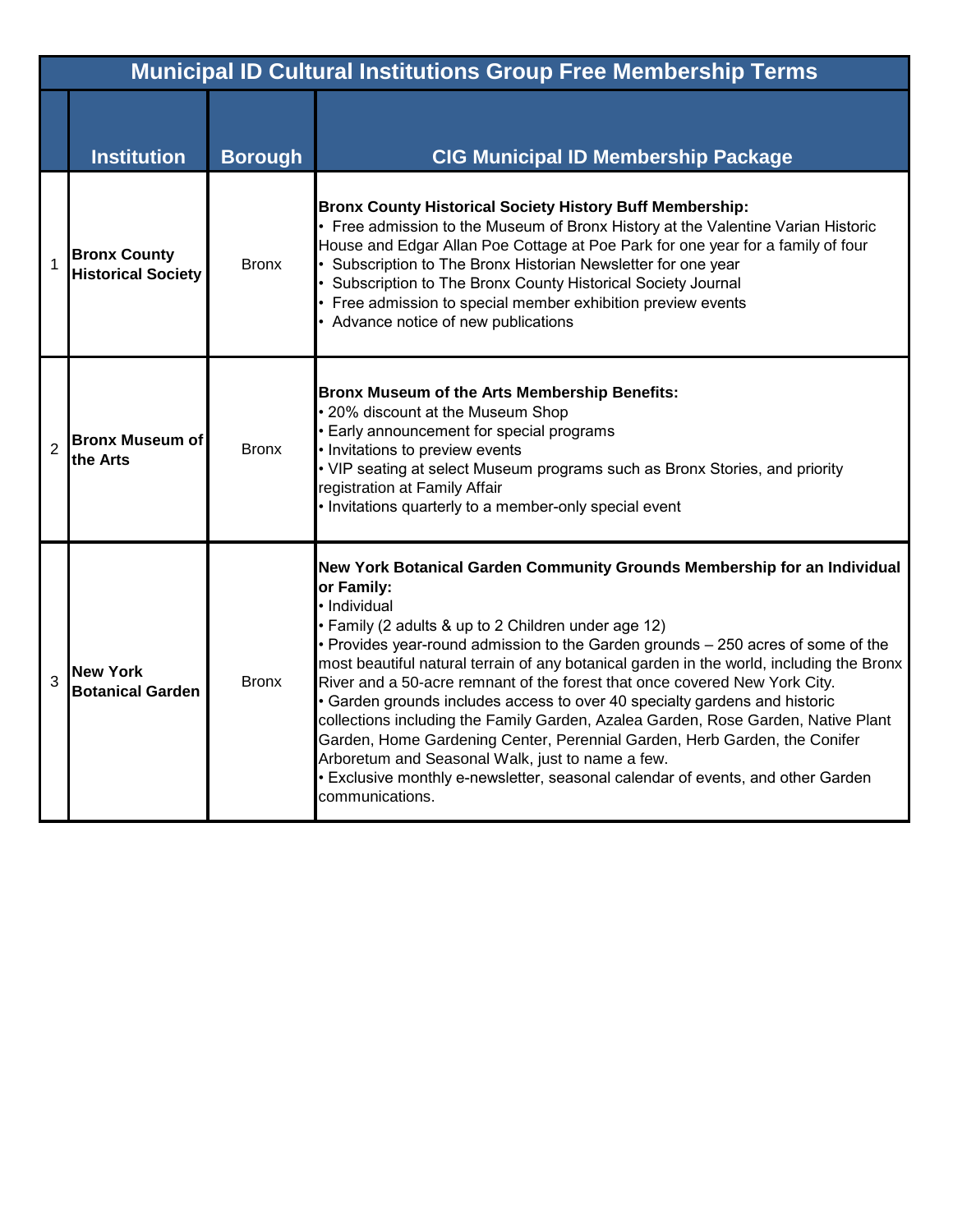|   | <b>Municipal ID Cultural Institutions Group Free Membership Terms</b>   |                 |                                                                                                                                                                                                                                                                                                                                                                                                                                                                                                                                                                                                                                                                                                                                                                                                                                                                                                                                                                                                                                                                                                                                                                                                       |  |  |
|---|-------------------------------------------------------------------------|-----------------|-------------------------------------------------------------------------------------------------------------------------------------------------------------------------------------------------------------------------------------------------------------------------------------------------------------------------------------------------------------------------------------------------------------------------------------------------------------------------------------------------------------------------------------------------------------------------------------------------------------------------------------------------------------------------------------------------------------------------------------------------------------------------------------------------------------------------------------------------------------------------------------------------------------------------------------------------------------------------------------------------------------------------------------------------------------------------------------------------------------------------------------------------------------------------------------------------------|--|--|
|   | <b>Institution</b>                                                      | <b>Borough</b>  | <b>CIG Municipal ID Membership Package</b>                                                                                                                                                                                                                                                                                                                                                                                                                                                                                                                                                                                                                                                                                                                                                                                                                                                                                                                                                                                                                                                                                                                                                            |  |  |
| 4 | <b>Wave Hill</b>                                                        | <b>Bronx</b>    | <b>Wave Hill Membership Benefits:</b><br>• Unlimited free admission for one adult<br>• Three onsite parking passes*<br>• Two guest passes<br>• Free weekday onsite parking in January, February and March<br>• 10% discounts in The Shop and The Café<br>. Invitation to the annual Members' Picnic and Members Night: Winter's Eve at Wave<br>Hill<br>• Special Members-only day trips and tours<br>• Exclusive Members-only pre-sale for concerts and other special events<br>• Discounts on concerts, lectures and workshops<br>• Members-Only sales in The Shop at Wave Hill<br>• Invitations to exhibition openings and receptions<br>• Free admission to the summer Sunset Wednesdays concert series<br>• Quarterly newsletter by mail and monthly eNews updates<br>• Reciprocal admission benefits at nearly 300 gardens across the country<br>• Admission discounts to partner cultural venues<br>• Special discounts at regional nurseries and garden centers<br>* Parking pass and complimentary parking are valid only when space is available and<br>parking may be limited during peak seasons. Parking passes are non-transferable;<br>Wave Hill Member must be present in the vehicle. |  |  |
| 5 | <b>Wildlife</b><br><b>Conservation</b><br><b>Society / Bronx</b><br>Zoo | <b>Bronx</b>    | <b>WCS Municipal ID Membership Benefits:</b><br>• Free general admission for one adult to the Bronx Zoo, New York Aquarium,<br>Central Park Zoo, Prospect Park Zoo and Queens Zoo<br>• 10% discount at select gift shops and restaurants at the Bronx Zoo, New York<br>Aquarium and Central Park Zoo<br>• Discounts on Education programs and courses<br>• Invitations to Members' Evenings<br>• Free e-newsletters<br>*Registration at Bronx Zoo required                                                                                                                                                                                                                                                                                                                                                                                                                                                                                                                                                                                                                                                                                                                                            |  |  |
| 6 | <b>Brooklyn</b><br>Academy of<br><b>Music</b>                           | <b>Brooklyn</b> | NYC Municipal ID card holders can choose 1 of 2 membership options:<br><b>Friends of BAM - Friend level</b><br>• Advance access to purchase live performance tickets<br>• 50% off performance-related talks<br>• 20% off at Greenlight Bookstore<br>• 10% off at BAMcafé and over 20 local restaurants<br>• Invitation to annual member event<br><b>OR</b><br><b>BAM Cinema Club - Movie Buff I level</b><br>• \$5 off admission for cardholder all year<br>• Advance access to purchase BAMcinemaFest tickets & other select screenings<br>• 2 guest passes for member-price tickets (one time use)<br>• Special members-only screenings and Q&As<br>• 20% off at Greenlight Bookstore<br>• 10% off at BAMcafé and over 20 local restaurants                                                                                                                                                                                                                                                                                                                                                                                                                                                         |  |  |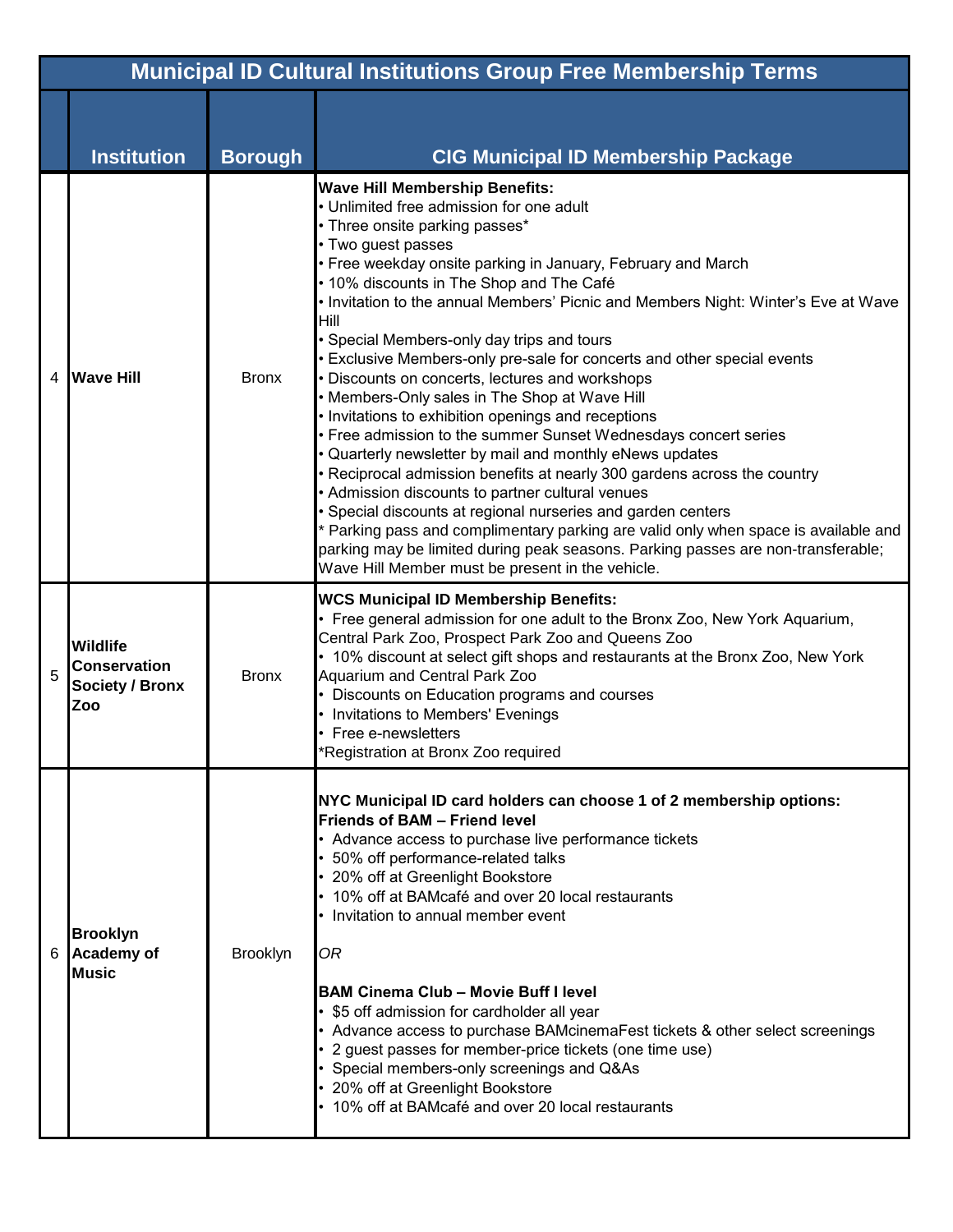|                | <b>Municipal ID Cultural Institutions Group Free Membership Terms</b> |                 |                                                                                                                                                                                                                                                                                                                                                                                                                                                                                                                                                                                                                                                                                                                                                                                     |  |  |
|----------------|-----------------------------------------------------------------------|-----------------|-------------------------------------------------------------------------------------------------------------------------------------------------------------------------------------------------------------------------------------------------------------------------------------------------------------------------------------------------------------------------------------------------------------------------------------------------------------------------------------------------------------------------------------------------------------------------------------------------------------------------------------------------------------------------------------------------------------------------------------------------------------------------------------|--|--|
|                | <b>Institution</b>                                                    | <b>Borough</b>  | <b>CIG Municipal ID Membership Package</b>                                                                                                                                                                                                                                                                                                                                                                                                                                                                                                                                                                                                                                                                                                                                          |  |  |
| $\overline{7}$ | <b>Brooklyn Botanic</b><br>Garden                                     | <b>Brooklyn</b> | <b>BBG Individual Level Membership:</b><br>• Membership card for unlimited free admission for 1 (good for 1 year); children<br>under age 12 are always free<br>• 2 single-time-use guest passes<br>• Admission for member plus 1 guest to all members-only summer events<br>• Admission for 1 to the Members' Plant Sale Preview<br>• 10% discount at Garden Shop and Café<br>• Member discounts on adult classes, trips and tours<br>• Subscription to BBG's newsletter and Guides for a Greener Planet gardening<br>handbook<br>• Library borrowing privileges<br>• Privileges at botanic gardens across the country<br>• Discounts from participating local, national and online merchants                                                                                       |  |  |
| 8              | <b>Brooklyn</b><br><b>Children's</b><br><b>Museum</b>                 | <b>Brooklyn</b> | Municipal I.D. Cardholders Dual Membership:<br>• Benefits of Dual Membership include:<br>• Free general admission to the Museum for 1 adult & 1 child (listed on the card)<br>• Member express entry on weekends and school holidays<br>• Access to exclusive members-only events<br>• Discount on event tickets<br>• The Museum's monthly e-newsletter                                                                                                                                                                                                                                                                                                                                                                                                                             |  |  |
| 9              | <b>Brooklyn</b><br><b>Museum</b>                                      | <b>Brooklyn</b> | Brooklyn Museum Individual Membership Package:<br>• Personalized Membership card<br>• Unlimited free admission to the Museum<br>. Invitations to exhibition openings and Members-only viewing hours<br>• 10% savings at our award-winning Museum Shop<br>• Exclusive double-discount days<br>. 10% discount at Saul restaurant and bar<br>• 10% discount at The Counter café<br>• 10% discount on Group Tours<br>• Free and advance tickets to performances, talks, films, and concerts<br>• Free subscription to our quarterly BKM Member newsletter<br>• Free monthly Member e-newsletter<br>. Discount and early registration for Gallery/Studio Program classes for adults<br>(quantities limited)<br>• Four complimentary parking passes (not valid on Target First Saturdays) |  |  |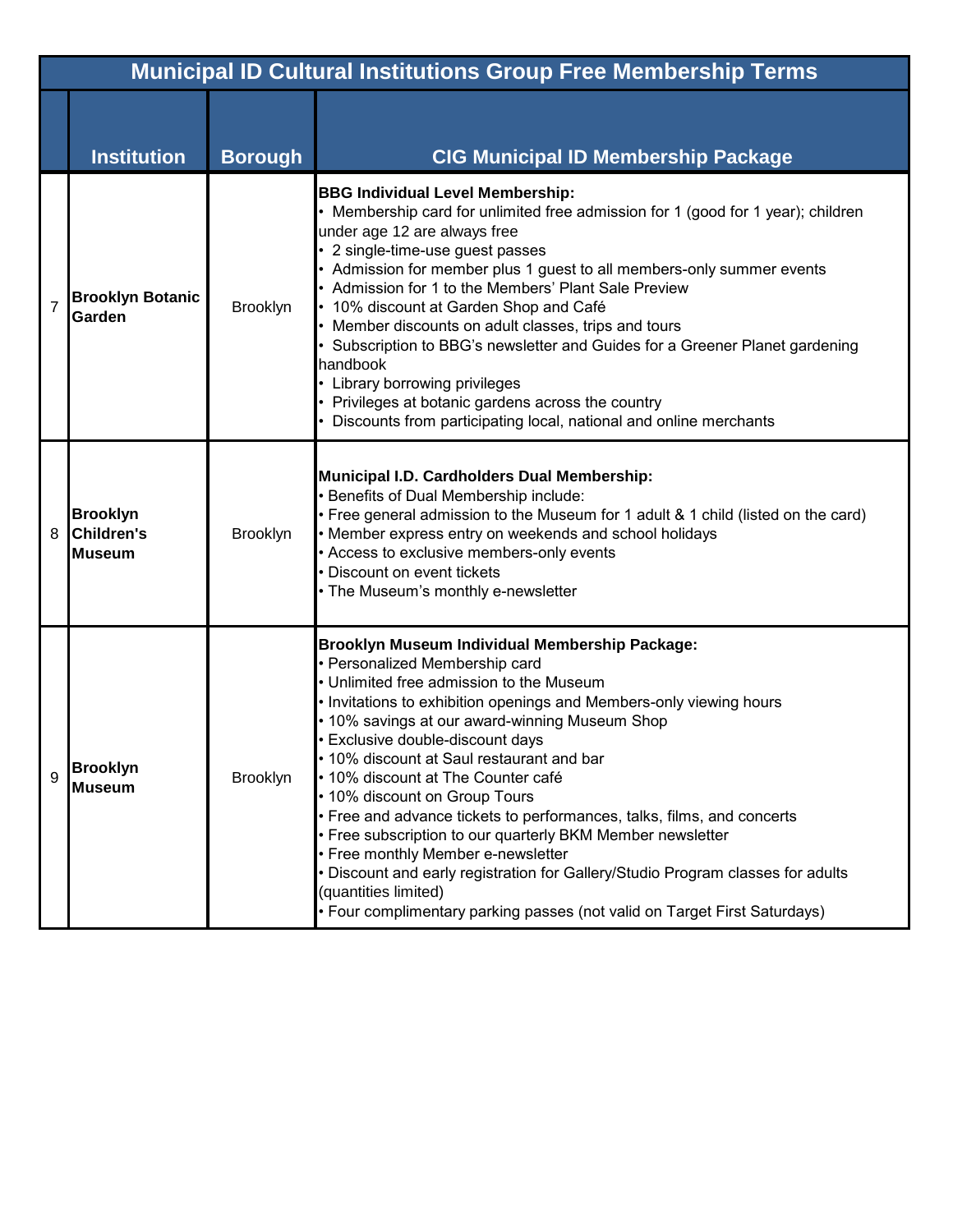|    | <b>Municipal ID Cultural Institutions Group Free Membership Terms</b> |                |                                                                                                                                                                                                                                                                                                                                                                                                                                                                                                                                                                                                                                                                                                                                                                                                                                                                                                                                                                                                                                                                                                                                                                                                                                                                                                                                                                                                                                                                                                                                                                                                                                                                                                                                                                                                                                 |  |
|----|-----------------------------------------------------------------------|----------------|---------------------------------------------------------------------------------------------------------------------------------------------------------------------------------------------------------------------------------------------------------------------------------------------------------------------------------------------------------------------------------------------------------------------------------------------------------------------------------------------------------------------------------------------------------------------------------------------------------------------------------------------------------------------------------------------------------------------------------------------------------------------------------------------------------------------------------------------------------------------------------------------------------------------------------------------------------------------------------------------------------------------------------------------------------------------------------------------------------------------------------------------------------------------------------------------------------------------------------------------------------------------------------------------------------------------------------------------------------------------------------------------------------------------------------------------------------------------------------------------------------------------------------------------------------------------------------------------------------------------------------------------------------------------------------------------------------------------------------------------------------------------------------------------------------------------------------|--|
|    | <b>Institution</b>                                                    | <b>Borough</b> | <b>CIG Municipal ID Membership Package</b>                                                                                                                                                                                                                                                                                                                                                                                                                                                                                                                                                                                                                                                                                                                                                                                                                                                                                                                                                                                                                                                                                                                                                                                                                                                                                                                                                                                                                                                                                                                                                                                                                                                                                                                                                                                      |  |
|    | <b>American</b><br>10 Museum of<br><b>Natural History</b>             | Manhattan      | American Museum of Natural History-- New York Membership Entails:<br>• Free unlimited general admission to the Museum (plus up to four additional visitors<br>under the age of 18 when accompanied by NY Membership holder)<br>Individuals will receive unlimited complimentary general admission to the iconic 45<br>permanent halls of the Museum, which include:<br>Biodiversity and Environmental Halls, Birds and Reptiles & Amphibians Halls, Earth<br>and Planetary Sciences Halls, Fossil Halls, Human Origins and Cultural Halls,<br>Mammal Halls, Rose Center for Earth and Space & the Theodore Roosevelt<br>Memorial.<br>• Free admission to the LeFrak Theater<br>Individuals (and individuals accompanied by up to four children under the age of 18)<br>will receive complimentary tickets for Giant Screen Films shown in the LeFrak<br>Theater, which shows 3D films.<br>• A one-year subscription to Rotunda (members' magazine): this quarterly magazine<br>features behind-the-scenes stories about the Museum's exhibitions and scientists.<br>Members receive a printed copy of each issue in the mail.<br>. Notice of upcoming educational programming: throughout the year, the Museum's<br>scientific and educational staff conduct numerous scientifically-based educational<br>programs for members and the public to attend. Members will receive advanced<br>notice of these programs via email.<br>• Discounts in the Museum Shop<br>Individuals will receive a 10% discount on Museum Shop purchases.<br>Discounts in the cafes and food court<br>Individuals will receive a 15% discount on Museum restaurant purchases.<br>• AMNH Membership Card<br>Individuals will receive an AMNH membership card that will allow them to receive<br>priority service at the Members only ticketing desks. |  |
|    | 11 Carnegie Hall                                                      | Manhattan      | Carnegie Hall's "Friends" Membership:<br>• Four complimentary rehearsal passes<br>Early access to the best seats available<br>• Half-price ticket offers on select Carnegie Hall presentations<br>• Invitations to cocktail parties, discussions, & member-appreciation events<br>· Subscription to C Notes benefit guide<br>Keynotes monthly membership guide delivered by e-mail<br>Discounts at nearby restaurants, parking, shops, hotels, and more with your<br>Membership Card                                                                                                                                                                                                                                                                                                                                                                                                                                                                                                                                                                                                                                                                                                                                                                                                                                                                                                                                                                                                                                                                                                                                                                                                                                                                                                                                            |  |
| 12 | <b>El Museo del</b><br><b>Barrio</b>                                  | Manhattan      | El Museo del Barrio AMIGO Membership Benefits:<br>• FREE gallery Admission for you and a guest<br>• Invitations to all exhibition openings<br>• Priority seating at select special performances<br>• 10 % discount at La Tienda (museum shop)<br>• 10% discount in El Café                                                                                                                                                                                                                                                                                                                                                                                                                                                                                                                                                                                                                                                                                                                                                                                                                                                                                                                                                                                                                                                                                                                                                                                                                                                                                                                                                                                                                                                                                                                                                      |  |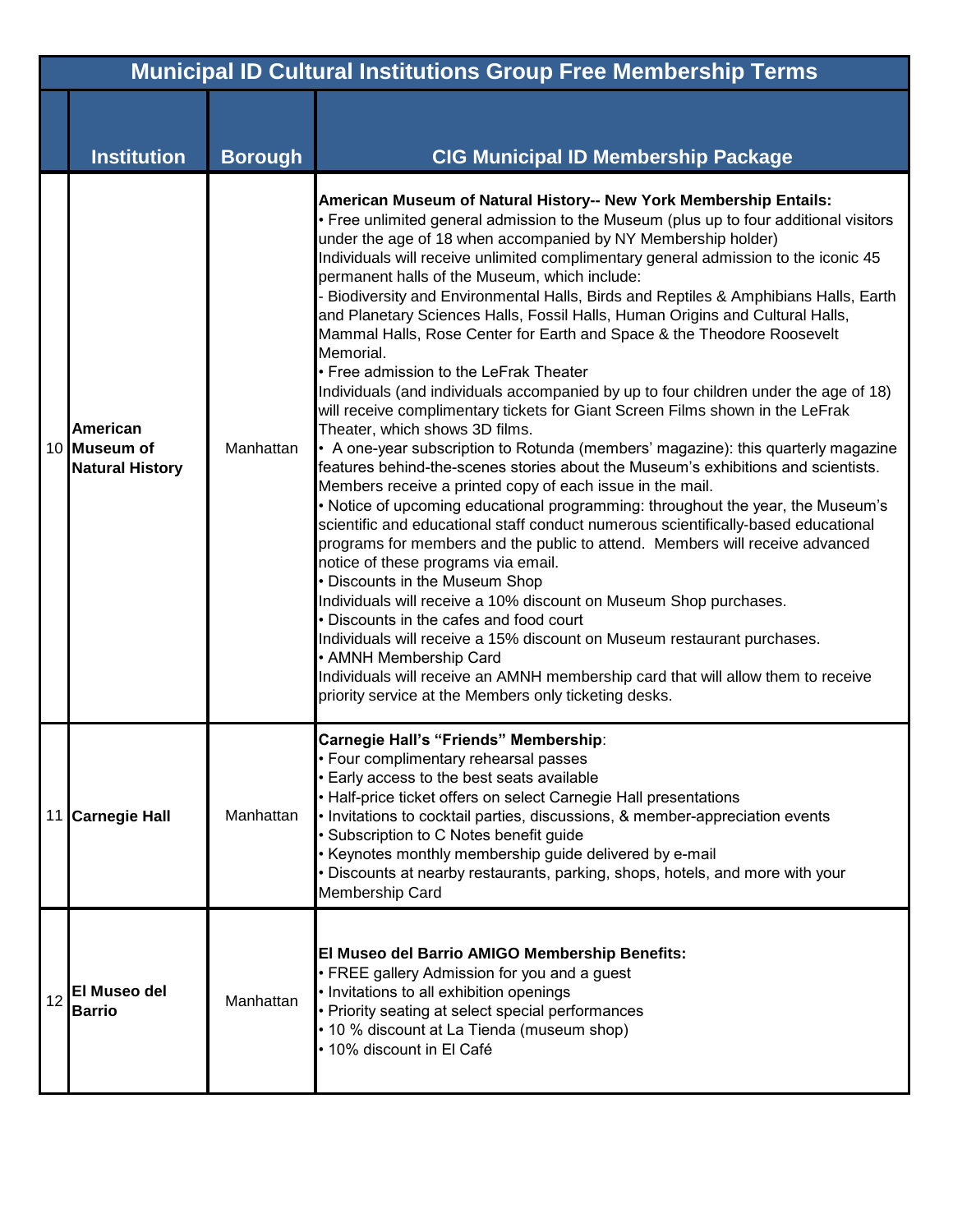|    | <b>Municipal ID Cultural Institutions Group Free Membership Terms</b> |                |                                                                                                                                                                                                                                                                                                                                                                                                                                                                                                                                                                                                                                                     |  |  |
|----|-----------------------------------------------------------------------|----------------|-----------------------------------------------------------------------------------------------------------------------------------------------------------------------------------------------------------------------------------------------------------------------------------------------------------------------------------------------------------------------------------------------------------------------------------------------------------------------------------------------------------------------------------------------------------------------------------------------------------------------------------------------------|--|--|
|    | <b>Institution</b>                                                    | <b>Borough</b> | <b>CIG Municipal ID Membership Package</b>                                                                                                                                                                                                                                                                                                                                                                                                                                                                                                                                                                                                          |  |  |
| 13 | <b>Lincoln Center</b><br>for the<br><b>Performing Arts,</b><br>Inc.   | Manhattan      | <b>Friends of Lincoln Center Membership Benefits:</b><br>• Access to presales for Lincoln Center Presents performances<br>• American Songbook<br>• Great Performers<br><b>Lincoln Center Festival</b><br>• Mostly Mozart Festival<br>• White Light Festival<br>• Discounts on Mostly Mozart Festival tickets<br>• Invitation for two to one Mostly Mozart Festival members-only rehearsal<br>• 50% discount on Lincoln Center tours (2 admissions)<br>• Subscriptions to the monthly Calendar of Events<br>• Subscription to the Inside Lincoln Center newsletter<br>Discounts at select Lincoln Center neighborhood establishments                 |  |  |
| 14 | <b>Metropolitan</b><br><b>Museum of Art</b>                           | Manhattan      | Metropolitan Museum of Art Membership Benefits:<br>• Free admission for one to the Main Building and The Cloisters museum and<br>gardens;<br>• Members-only emails with advance notice of exhibitions, programs, events, classes,<br>and festivals:<br>• Special offers on select ticketed programs;<br>• Discount on Audio Guide rentals in nine languages; and,<br>• Complimentary guided tours of the collection in ten languages.<br>• A Membership card will be issued for each Member as a courtesy to gain free<br>admission and the discount on audio guides.<br>. Entry will be extended to children under 18 with accompanied cardholder. |  |  |
| 15 | Museum of<br><b>Jewish Heritage</b>                                   | Manhattan      | Museum of Jewish Heritage Membership Benefits:<br>• Free general admission to the Museum and special exhibitions<br>. Invitations to Members-only exhibition previews<br>. Invitations to exclusive Members-only events, tours, and lectures<br>• Free admission for two to select Museum public programs<br>• Discounted admission for most Museum programs<br>• 15% discount at the Pickman Museum Shop and invitation to the annual Members'<br>Hanukkah and Passover sales<br>• 10% discount at the Heritage Café<br>• Subscription to the Member e-newsletter<br>• Subscription to MJH News, the Museum newsletter<br>• 2 guest passes         |  |  |
| 16 | <b>Museum of the</b><br><b>City of New York</b>                       | Manhattan      | Museum of the City of New York Municipal ID Individual Membership Package:<br>• Individual Membership for anyone with a New York City Municipal ID<br>• A membership card offering free unlimited yearly admission for one.<br>• Discounts on Public Programs, including lectures, performances, and walking tours.<br>· Subscription to the e-newsletter and e-calendar.<br>• 20% discount in the Museum Shop and 10% discount in Chalsty's Café                                                                                                                                                                                                   |  |  |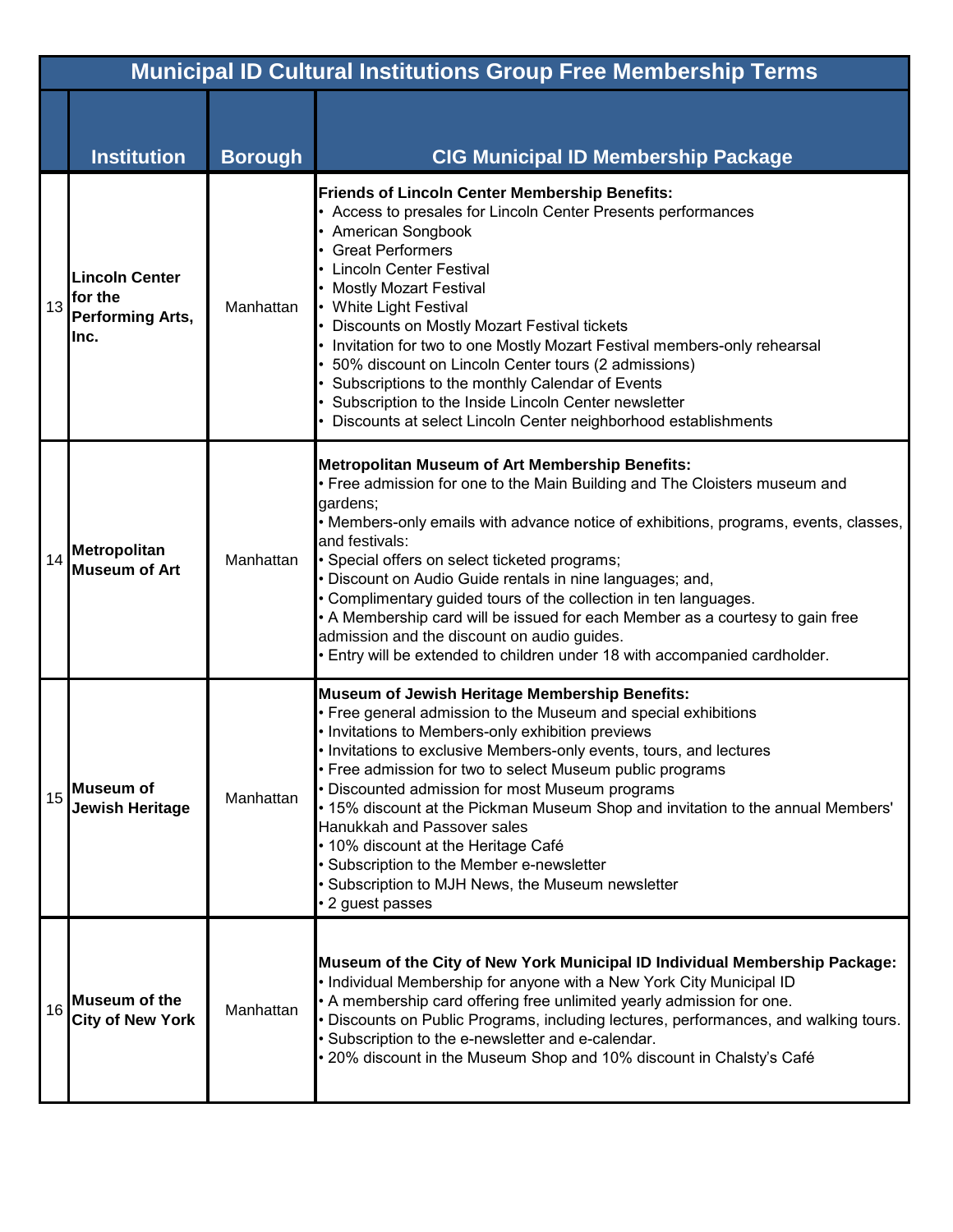|    | <b>Municipal ID Cultural Institutions Group Free Membership Terms</b> |                |                                                                                                                                                                                                                                                                                                                                                                                                                                                                                                                                                                                                                                                                                                                                                                                                                                                                                                                                                                                                                                                                              |  |  |
|----|-----------------------------------------------------------------------|----------------|------------------------------------------------------------------------------------------------------------------------------------------------------------------------------------------------------------------------------------------------------------------------------------------------------------------------------------------------------------------------------------------------------------------------------------------------------------------------------------------------------------------------------------------------------------------------------------------------------------------------------------------------------------------------------------------------------------------------------------------------------------------------------------------------------------------------------------------------------------------------------------------------------------------------------------------------------------------------------------------------------------------------------------------------------------------------------|--|--|
|    | <b>Institution</b>                                                    | <b>Borough</b> | <b>CIG Municipal ID Membership Package</b>                                                                                                                                                                                                                                                                                                                                                                                                                                                                                                                                                                                                                                                                                                                                                                                                                                                                                                                                                                                                                                   |  |  |
| 17 | <b>New York City</b><br><b>Ballet</b>                                 | Manhattan      | <b>New York City Ballet Membership Benefits:</b><br>• Company rehearsals in the theater<br>• Complimentary tickets to NYCB seminars<br>. 15% discount at New York City Ballet's Gift Shop<br>• Invitation to a private members-only reception<br>• Invitations to special dress rehearsals<br>• Patron Lounge hospitality                                                                                                                                                                                                                                                                                                                                                                                                                                                                                                                                                                                                                                                                                                                                                    |  |  |
| 18 | <b>New York City</b><br><b>Center</b>                                 | Manhattan      | <b>New York City Center Members Benefits:</b><br>• Presale opportunities on select events<br>• Access to the Membership Hotline - a dedicated telephone number for Member<br>services<br>• City Center's exclusive monthly newsletter<br>• A benefits card entitling the Member to special offers at more than 100<br>neighborhood sites, including local restaurants and parking<br>• 4 Passes to Dance/Other Rehearsals. Rehearsals have limited capacity and will be<br>offered on a first-come, first served basis.                                                                                                                                                                                                                                                                                                                                                                                                                                                                                                                                                      |  |  |
| 19 | <b>The Public</b><br>Theater                                          | Manhattan      | <b>Public Theater Membership Package:</b><br>• Discounted tickets: Members get one ticket at the special member price to each<br>production during your year of membership. You'll also get an additional ticket to<br>each production for 15% off the full price.<br>. No service charges: We'll waive handling fees and facility fees on all your orders**<br>• Save on food and drink: 20% discount on all food and drink in Joe's Pub, The<br>Library at The Public, and at the Lobby Bar<br>• Members are first to know when tickets go on sale. You'll have the chance to buy<br>tickets before the general public.<br>• Invites to other cool events: Receive priority notification for talkbacks and special<br>events.<br>• Easy exchanges: Return your tickets to the box office at least 48 hours in advance<br>of our scheduled performance and you may exchange the tickets for another<br>available date. Members pay no exchange fee!<br>• Member hotline: You'll be able to use our dedicated member-only phone line for<br>information and ticket ordering. |  |  |
| 20 | <b>Studio Museum</b><br>of Harlem                                     | Manhattan      | <b>Studio Museum Membership Benefits:</b><br>• Unlimited general admission to the Studio Museum for one<br>• Special Members-only visitation hours<br>• Invitations to exhibition openings<br>. Invitations & e-mail reminders for upcoming events at the Studio Museum<br>• Subscription to the Museum e-newsletter<br>. Invitations to exclusive Member Shopping Days at the Museum Store<br>• Free or discounted tickets to education and public programs<br>• Annual recognition in Studio magazine                                                                                                                                                                                                                                                                                                                                                                                                                                                                                                                                                                      |  |  |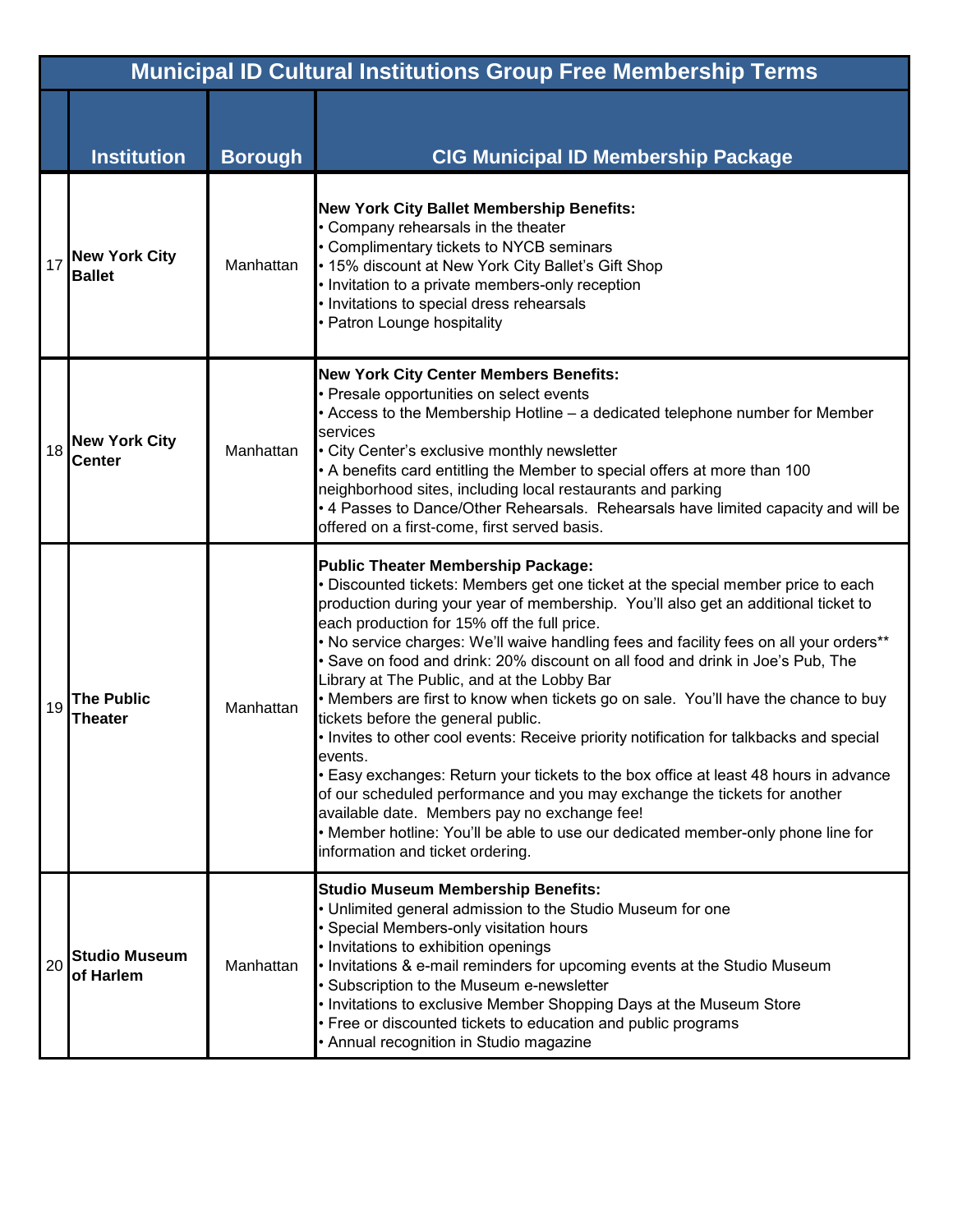|    | <b>Municipal ID Cultural Institutions Group Free Membership Terms</b> |                |                                                                                                                                                                                                                                                                                                                                                                                                                         |  |  |
|----|-----------------------------------------------------------------------|----------------|-------------------------------------------------------------------------------------------------------------------------------------------------------------------------------------------------------------------------------------------------------------------------------------------------------------------------------------------------------------------------------------------------------------------------|--|--|
|    | <b>Institution</b>                                                    | <b>Borough</b> | <b>CIG Municipal ID Membership Package</b>                                                                                                                                                                                                                                                                                                                                                                              |  |  |
| 21 | <b>Flushing Town</b><br><b>Hall</b>                                   | Queens         | <b>Flushing Town Hall Membership Benefits:</b><br>• Discounted Member prices for two on all FCCA ticketed performances and events<br>• 10% Gift Shop discounts<br>• Free admission to FCCA exhibitions, monthly Jazz Jams and interactive arts<br>workshops<br>• Invitation to FCCA member-only events<br>• Access to Pre-show FCCA Members Lounge<br>• 1 FCCA Treat-a-Friend pass (redeemable for one drink or ticket) |  |  |
|    | <b>Jamaica Center</b><br>22 for Arts &<br>Learning                    | Queens         | Jamaica Center for Art and Learning Benefits Package:<br>• 30% discount on ticketing event<br>• Invitation to member-only special events<br>• Invitation to gallery opening reception<br>Discount voucher for parking<br>Be the first to know all the news!                                                                                                                                                             |  |  |
| 23 | <b>Museum of the</b><br><b>Moving Image</b>                           | Queens         | Museum of the Moving Image Individual Membership Benefits:<br>• Unlimited complimentary admission to the Museum's galleries, excluding specially<br>ticked exhibitions, for one person<br>• Weekly member e-newsletter<br>• Invitations to members-only exhibition openings<br>• 15% discount at Moving Image Café and Store<br>• 10% parking discount<br>• Discounts on deals on neighborhood restaurants/businesses   |  |  |
| 24 | <b>New York Hall of</b><br><b>Science</b>                             | Queens         | <b>New York Hall of Science Family Pass Benefits:</b><br>• Admits 2 adults and 4 children for 1 year<br>• Free general admission<br>• Includes reciprocal admission at 300 other science centers worldwide<br>• 50% discount for parking<br>· Discounts: 3D Theater Presentations, Rocket Park Mini Golf, Science Shop,<br>birthday parties, camps and clubs, plus much more.                                           |  |  |
|    | <b>MOMA P.S.1</b>                                                     | Queens         | <b>MOMA P.S. 1 Membership Benefits:</b><br>• Unlimited free admission to MoMA PS1*<br>• Exhibition Opening invitations<br>• Special offers for select ticketed events<br>• Conversations with MoMA PS1 curators and artists<br>• Private receptions at MoMA PS1<br>• 10% discount at the M. Wells Dinette<br>• 15% discount at the ARTBOOK @ MoMA PS1 Book Store<br>*not including special ticketed events              |  |  |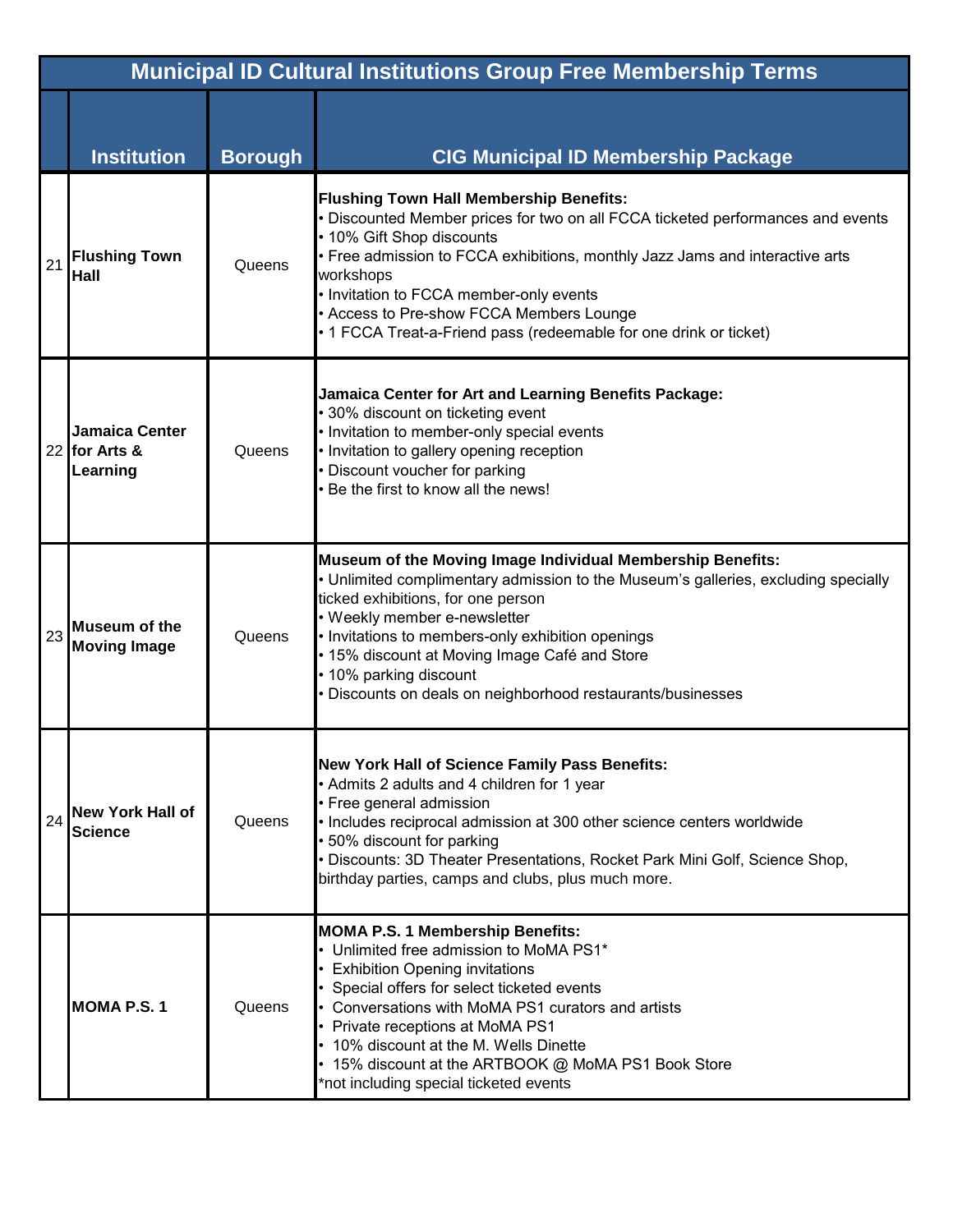|    | <b>Municipal ID Cultural Institutions Group Free Membership Terms</b> |                      |                                                                                                                                                                                                                                                                                                                                                                                                                                                                                                                                             |  |  |
|----|-----------------------------------------------------------------------|----------------------|---------------------------------------------------------------------------------------------------------------------------------------------------------------------------------------------------------------------------------------------------------------------------------------------------------------------------------------------------------------------------------------------------------------------------------------------------------------------------------------------------------------------------------------------|--|--|
|    | <b>Institution</b>                                                    | <b>Borough</b>       | <b>CIG Municipal ID Membership Package</b>                                                                                                                                                                                                                                                                                                                                                                                                                                                                                                  |  |  |
| 26 | <b>Queens Botanical</b><br>Garden                                     | Queens               | <b>Queens Botanical Garden Basic Membership Benefits:</b><br>• A membership card for 1 adult<br>• Free admission to the Garden<br>• Subscription to seasonal calendars<br>. Invitation to seasonal events such as Harvest Fest, Arbor Fest, & Winter Solstice<br>• Member Express Entry on event days<br>• Member discounts on select QBG workshops<br>• Two free admission passes for friends or family                                                                                                                                    |  |  |
|    | 27 Queens Museum                                                      | Queens               | <b>Queens Museum Family Membership Benefits:</b><br>• Free admission for 2 adults and up to 4 children<br>• 10% discount at Museum Shop and Café<br>• Invitations to special events and openings<br>• Discount on Queens Museum Summer Camp and other family events                                                                                                                                                                                                                                                                         |  |  |
| 28 | <b>Queens Theatre</b><br>in the Park                                  | Queens               | Queens Theater in the Park Membership Benefits:<br>• Exclusive member pricing on all Queens Theatre shows (limit 2 tickets per<br>production)<br>• Invitations to special Members-only events<br>• No-fee phone reservations<br>• Member prices for the Annual Gala<br>• Listing as a Queens Theatre member in production playbills, and on Queens<br>Theatre's website                                                                                                                                                                     |  |  |
|    | <b>Snug Harbor</b><br>29 Cultural Center &<br><b>Botanical Garden</b> | <b>Staten Island</b> | Snug Harbor Cultural Center & Botanical Garden Individual Membership<br><b>Benefits:</b><br>• Complimentary admission for one to Snug Harbor galleries (Newhouse Gallery and<br>Main Hall/Building C Gallery)<br>• Complimentary admission for one to New York Chinese Scholar's Garden*<br>• Two complimentary guest passes when accompanied by the member<br>• Discounts on pre-scheduled tours and Snug Harbor materials<br>• Invitations to Snug Harbor special events for Members<br>• Complimentary subscription to online newsletter |  |  |
|    | <b>Staten Island</b><br>30 Children's<br><b>Museum</b>                | <b>Staten Island</b> | Staten Island Children's Museum Membership Package:<br>• Free admission for 1 person per visit to Staten Island Children's Museum.<br>• 10% discount in the Museum gift shop<br>• Member discounts on parties and summer mini-camp registrations<br>• Invitations to Member-Only Museum events<br>• Museum Highlights printed calendar mailed 3 times per year<br>NOTE: All children must be accompanied by an adult. Unaccompanied adults are<br>not admitted to the Museum. Photo ID required for all members upon Museum entry.          |  |  |